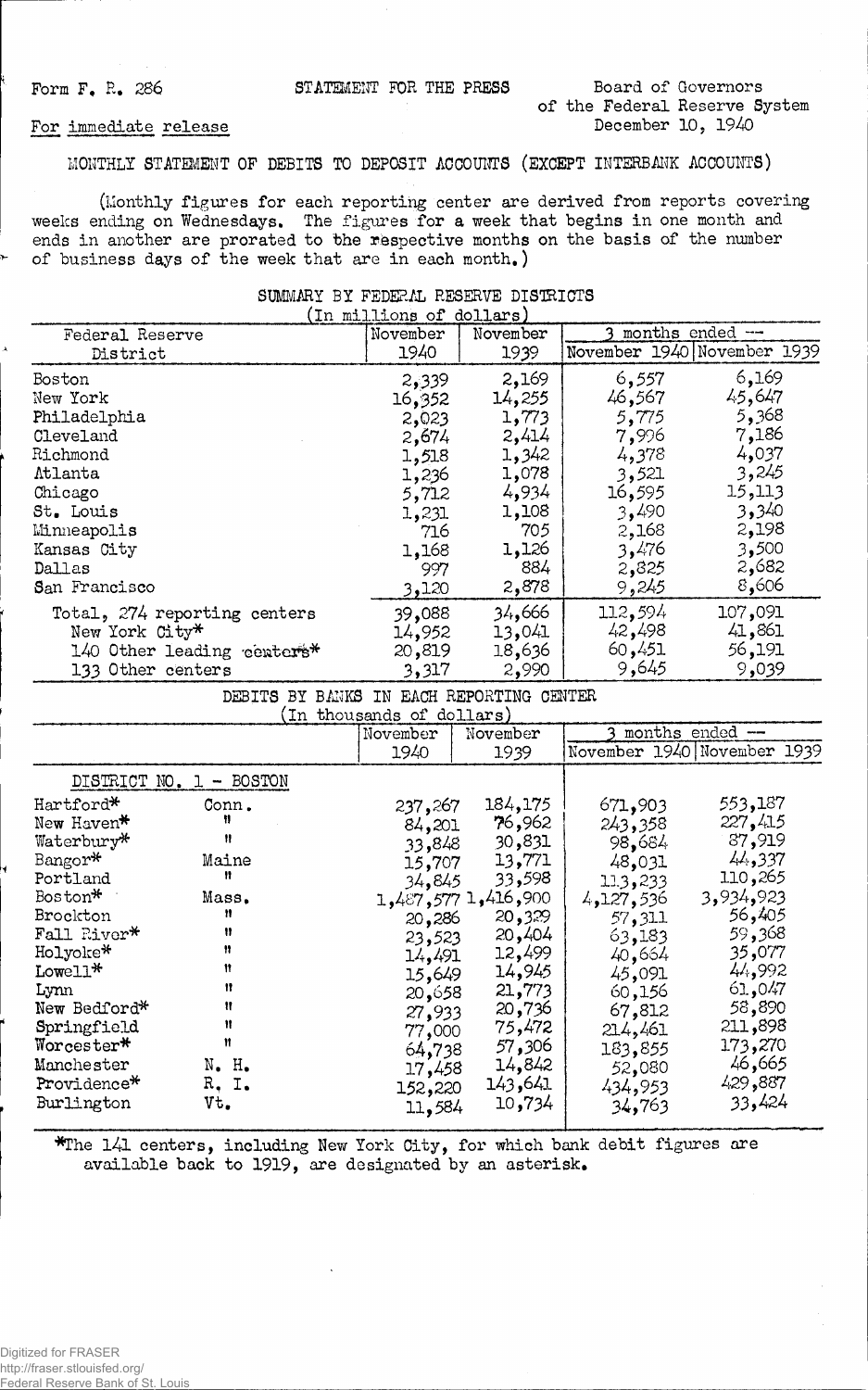**Form F, R. 286-a**

**DEBITS BY BANKS IN EACH REPORTING CENTER**

|                            |                               | In thousands     | dollars<br>of |                     |                  |
|----------------------------|-------------------------------|------------------|---------------|---------------------|------------------|
|                            |                               | November         | November      | 3 months ended -    |                  |
|                            |                               | 1940             | 1939          | $\text{Nov. } 1940$ | Nov. 1939        |
|                            | DISTRICT NO. 2 - NEW YORK     |                  |               |                     |                  |
| Stamford                   | Conn.                         | 22,942           | 18,947        | 64,065              | 58,023           |
| Montclair                  | N. J.                         | 14,962           | 15,987        | 42,629              | 47,804           |
|                            |                               | 341,554          | 307,747       | 1,013,382           | 954 <b>,77</b> 6 |
| Newark                     |                               |                  |               |                     |                  |
| Northern New Jersey        |                               |                  |               | 504,849             | 484,062          |
| Clearing House Association |                               | 174 <b>,</b> 974 | 155,169       | 104,712             | 87,014           |
| Passaic*                   | N. J.                         | 36,491           | 30,664        | 637,166             |                  |
| Albany*                    | N. Y.                         | 246,772          | 162,510       |                     | 554,865          |
| Binghamton*                | n                             | 22,280           | 20,178        | 65,464              | 61,926           |
| Buffalo*                   | Ħ                             | 247,260          | 229,004       | 726,491             | 693,927          |
| Elmira                     | ₩                             | 15,633           | 13,552        | 45,103              | 43,565           |
| Jamestown                  | 11                            | 14,426           | 12,619        | 42,447              | 39,588           |
| New York*                  | Ħ                             | 14,952,033       | 13,040,506    | 42,498,114          | 41,860,889       |
| Poughkeepsie               | Ħ                             | 14,977           | 14,313        | 44,357              | 42,947           |
| Rochester*                 | Ħ                             | 119,951          | 117,016       | 364,166             | 361,941          |
| Syracuse <sup>*</sup>      | Ħ                             | 96,259           | 84,171        | 267,953             | 256,423          |
| Utica                      | Ħ                             | 31,978           | 32,411        | 96,463              | 99,598           |
|                            |                               |                  |               |                     |                  |
|                            | DISTRICT NO. 3 - PHILADELPHIA |                  |               |                     |                  |
|                            |                               | 117,857          | 92,772        | 345,176             | 30 <b>7,</b> 329 |
| Wilmington*                | Del.                          |                  | 52,222        | 168,814             | 161,019          |
| Camden                     | N. J.<br>n                    | 59,037           |               | 240,677             | 223,128          |
| Trenton*                   |                               | 86,965           | 82,435        |                     | 78,809           |
| Allentown                  | Penna.                        | 28,041           | 25,571        | 82,288              | 31,136           |
| Altoona*                   | n                             | 11,222           | 10,266        | 34,156              |                  |
| Chester*                   | n                             | 17,647           | 14,477        | 50,401              | 43,035           |
| Harrisburg                 | Ħ                             | 41,222           | 37,239        | 124,419             | 111,447          |
| Hazleton                   | Ħ                             | 10,728           | 10,188        | 31,697              | 33,219           |
| Johnstown                  | Ħ                             | 17,496           | 16,809        | 51,527              | 47,990           |
| Lancaster*                 | Ħ                             | 25,944           | 24,760        | 77,811              | 78,241           |
| Lebanon                    | Ħ                             | 7,243            | 7,004         | 22,063              | 21,401           |
| Norristown                 | Ħ                             | 11,102           | 10,318        | 32,214              | 31,286           |
| Philadelphia*              | 11                            | 1,437,136        | 1,249,203     | 4,072,491           | 846و 771,3       |
| Reading                    | Ħ                             | 44,220           | 40,594        | 130,361             | 123,574          |
| Scranton*                  | Ħ                             | 45,029           | 42,411        | 127,597             | 131,958          |
| Wilkes-Barre*              | Ħ                             | 24,068           | 22,132        | 72,472              | 69,876           |
| Williamsport*              | Ħ                             | 12,970           | 12,390        | 36,956              | 34,269           |
| York*                      | Ħ                             | 25,291           | 22,550        | 74,363              | 68,208           |
|                            |                               |                  |               |                     |                  |
| DISTRICT NO.               | CLEVELAND                     |                  |               |                     |                  |
|                            |                               | 20,954           | 21,157        | 60,798              | 63,163           |
| Lexington*                 | Кy.<br>Ohio                   |                  | 67,348        | 250,480             | 214,946          |
| Akron*                     | n                             | 76,933           | 39,197        | 131,971             | 116,022          |
| Canton                     | 11                            | 47,624           | 342,221       | 1,064,554           | 1,031,662        |
| Cincinnati                 | Ħ                             | 369,761          | 626,902       | 2,117,042           | 1,863,155        |
| Cleveland*                 |                               | 712,108          |               | 562,145,            | 537,582          |
| Columbus*                  | n                             | 199,610          | 183,014       |                     | 201,037          |
| Dayton*                    | Ħ                             | 79,051           | 66,054        | 232,939             |                  |
| Hamilton                   | Ħ                             | 13,049           | 11,367        | 37,930              | 34,640           |
| Lima                       | Ħ                             | 15,704           | 14,569        | 48,531              | 45,412           |
| Lorain                     | Ħ                             | 6,164            | 5,635         | 18,361              | 16,487           |
| Middletown                 | Ħ                             | 13,923           | 13,330        | 37,794              | 35,614           |
| Springfield*               | 11                            | 18,709           | 16,096        | 55,246              | 50,393           |
| Steubenville               | n                             | 10,903           | 11,229        | 32,156              | 32,409           |
| Toledo*                    | Ħ                             | 153,272          | 126,767       | 436,309             | 380,965          |
| Warren                     | Ħ                             | 14,075           | 11,651        | 39,422              | 33,183           |
| Youngstown*                | 11                            | 57,374           | 54,702        | 175,149             | 163,351          |
| Zanesville                 | 11                            | 9,771            | 8,817         | 28,085              | 26,039           |
| Butler                     | Pa.                           | 10,919           | 10,200        | 31,947              | 30,920           |
| Erie*                      | Ħ                             | 30,948           | 28,879        | 91,759              | 85,872           |
| Franklin                   | n                             | 3,302            | 3,002         | 10,031              | 9,409            |
| Greensburg*                | Ħ                             | 7,684            | 7,484         | 22,949              | 21,730           |
| Homestead                  | Ħ                             | 3,753            | 3,232         | 11,363              | 9,944            |
|                            | Ħ                             |                  | 10,701        | 29,905              | 32,019           |
| Oil City*                  | 11                            | 9,349            | 697,658       | 2,380,455           | 2,059,304        |
| Pittsburgh*                |                               | 759,131          | 33,111        |                     | 90,300           |
| Wheeling*                  | W. Va.                        | 29,849           |               | 88,403              |                  |

Digitized for FRASER

http://fraser.stlouisfed.org/ Federal Reserve Bank of St. Louis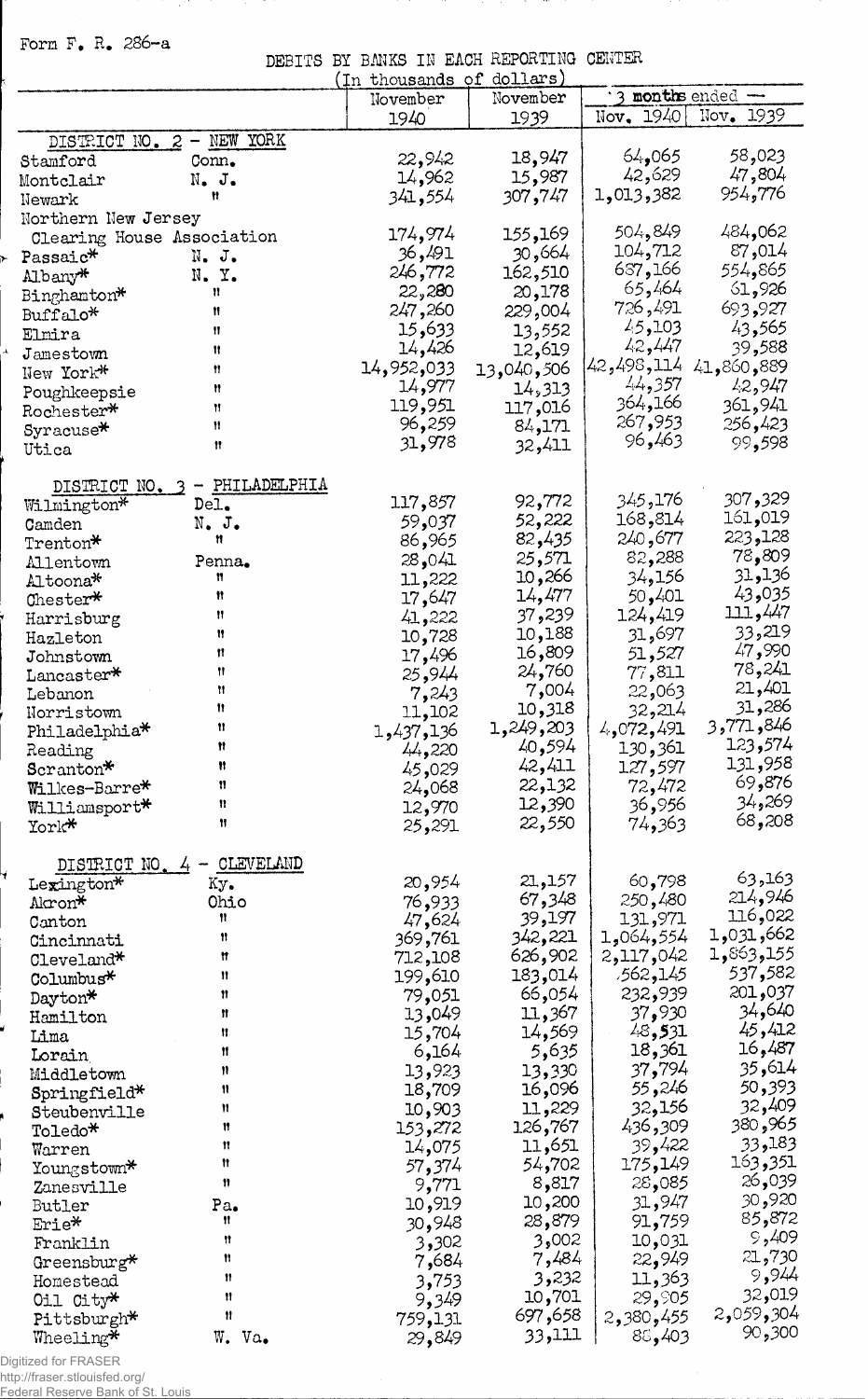Form F. R. 286-b

k.

## DEBITS BY BANKS IN EACH REPORTING CENTER (In thousands of dollars)

|                                     |                                                                    | November | November         |           | 3 months ended -- |
|-------------------------------------|--------------------------------------------------------------------|----------|------------------|-----------|-------------------|
|                                     |                                                                    | 1940     | 1939             | Nov, 1940 | Nov. 1939         |
|                                     | DISTRICT NO. $5$ - RICHMOND                                        |          |                  |           |                   |
| Washington                          | D. C <sub>o</sub>                                                  | 304,470  | 263,313          | 875,178   | 804,480           |
| Baltimore*                          | Md.                                                                | 429,178  | 354 <b>,</b> 795 | 1,218,661 | 1,096,487         |
| Cumberland                          | n                                                                  | 8,739    | 8,509            | 25,320    | 25,201            |
| Hagerstown                          | Ħ                                                                  | 9,678    | 8,541            | 29,101    | 28,227            |
| Asheville                           | $N_{\bullet}$ $C_{\bullet}$                                        | 14,955   | 355,11           | 44,761    | 37,759            |
| Charlotte*                          | n                                                                  | 86,845   | 66,978           | 226,852   | 203,829           |
| Durham                              | Ħ                                                                  | 38,342   | 40,469           | 135,143   | 120,141           |
| Greensboro                          | Ħ                                                                  | 23,001   | 22,802           | 65,004    | 62,922            |
| Raleigh*                            | Ħ                                                                  | 48,235   | 43,386           | 137,802   | 131,399           |
| Wilmington                          | Ħ                                                                  | 11,843   | 10,997           | 37,791    | 34,185            |
| Winston-Salem                       | Ħ                                                                  | 48,359   | 45,559           | 140,839   | 133,483           |
| Charleston                          | $S_{\bullet}$ $C_{\bullet}$                                        | 21,482   | 17,760           | 63,778    | 58,439            |
| Columbia <sup>*</sup>               | Ħ                                                                  | 37,273   | 28,338           | 100,224   | 81,313            |
| Greenville*                         | Ħ                                                                  | 24,722   | 19,711           | 68,530    | 62,916            |
| Spartanburg                         | Ħ                                                                  | 13,102   | 11,226           | 39,017    | 35,806            |
| Danville                            | $\mathrm{Va}_\bullet$                                              | 15,409   | 19,735           | 43,603    | 43,333            |
| Lynchburg                           | n                                                                  | 16,336   | 15,121           | 46,460    | 44,549            |
| Newport News                        | Ħ                                                                  | 13,023   | 11,600           | 42,073    | 34,832            |
| Norfolk*                            | Ħ                                                                  | 64,804   | 52,022           | 180,792   | 154,030           |
| Portsmouth                          | Ħ                                                                  | 939ء 5   | 4,578            | 16,345    | 13,164            |
| Richmond*                           | Ħ                                                                  | 175,920  | 398و 186         | 537,562   | 544,271           |
| Roanoke                             | Ħ                                                                  | 32,962   | 28,182           | 91,830    | 81,520            |
| Charleston                          | $W_{\bullet}Va_{\bullet}$                                          | 54,195   | 52,200           | 156,258   | 150,606           |
| Huntington                          | Ħ                                                                  | 18,710   | 18,024           | 55,406    | 54,440            |
|                                     | DISTRICT NO. 6 - ATLANTA                                           |          |                  |           |                   |
| Birmingham*                         | $\Lambda$ la.                                                      | 107,657  | 92,202           | 316,622   | 277,935           |
| Dothan                              | n                                                                  | 3,430    | 3,047            | 10,867    | 9,820             |
| Mobile*                             | 11                                                                 | 46,112   | 37,990           | 138,694   | 119,390           |
| Montgomery*                         | Ħ                                                                  | 29,363   | 26,327           | 84,425    | 75,839            |
| Jacksonville*                       | Fla.                                                               | 93,469   | 77,562           | 258,921   | 223,177           |
| Miami                               | n                                                                  | 57,877   | 45,292           | 155,717   | 126,618           |
| Pensacola*                          | П                                                                  | 11,059   | 8,187            | 32,080    | 26,184            |
| $Tampa*$                            | Ħ                                                                  | 38,809   | 28,452           | 100,014   | 82,976            |
| Albany                              | $Ga_{\bullet}$                                                     | 6,454    | 5,251            | 17,792    | 15,559            |
| Atlanta*                            | n                                                                  | 251,918  | 219,723          | 714,692   | 640,583           |
| Augusta*                            | Ħ                                                                  | 22,430   | 19,203           | 63,700    | 61,209            |
| Brunswick                           | Ħ                                                                  | 2,983    | 2,354            | 8,815     | 7,055             |
| Columbus                            | Ħ                                                                  | 21,928   | 16,198           | 62,472    | 48,786            |
| Elberton                            | n                                                                  | 1,663    | 1,359            | 4,795     | 4,001             |
| Macon*                              | Ħ                                                                  | 19,411   | 18,034           | 55,878    | 56,571            |
| Newnan                              | Ħ<br>11                                                            | 2,466    | 2,217            | 7,234     | 6,782             |
| $\mathtt{Savamah\texttt{*}}$        |                                                                    | 32,433   | 28,251           | 93,998    | 88,725            |
| Valdosta                            | Ħ                                                                  | 4,473    | 3,992            | 13,617    | 893,22            |
| New Orleans*                        | $\text{La}_\bullet$                                                | 239,601  | 223,384          | 679,584   | 504 و696          |
| Hattiesburg                         | Miss.                                                              | 15,805   | 4,673            | 31,195    | 15,850            |
| Jackson                             | n                                                                  | 30,673   | 30,944           | 90,630    | 88,807            |
| Meridian                            | $\mathbf{n}_\parallel$<br>$\mathcal{D}_{\mathcal{A},\bullet}$<br>Ħ | 13,804   | 12,123           | 41,520    | 37,771            |
| Vicksburg*                          |                                                                    | 9,215    | 9,321            | 24,809    | 27,693            |
| $\text{Chattanog}_a*$<br>Knoxville* | Tenn.<br>Ħ                                                         | 47,293   | 43,462           | 140,728   | 134,666           |
| Nashville*                          | 11                                                                 | 33,551   | 27,925           | 98,327    | 90,436<br>269,426 |
|                                     |                                                                    | 92,350   | 90,163           | 273,574   |                   |

l.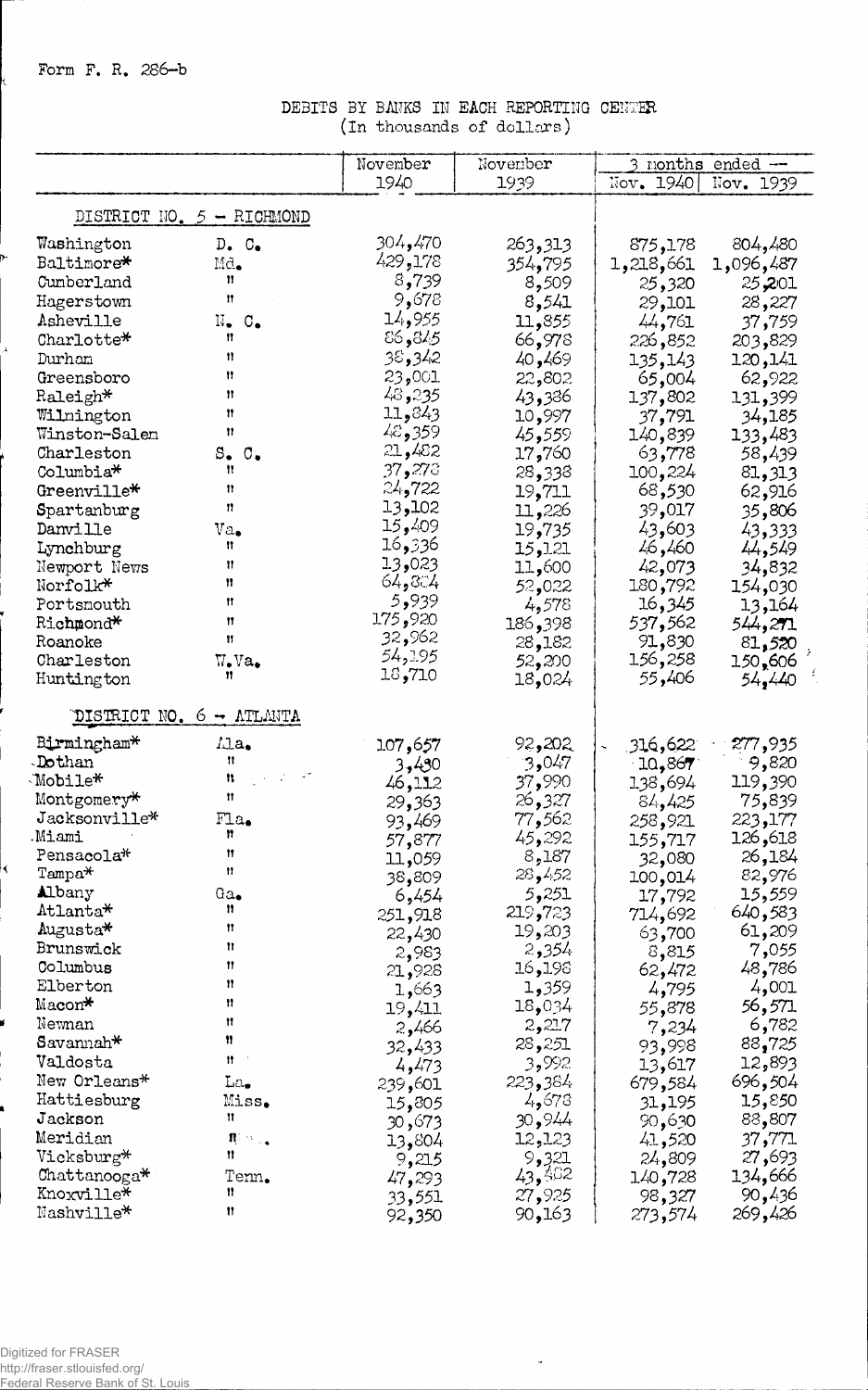**Form F.R, 286-c**

ı,

 $\lambda$ 

**DEBITS BY BANKS IN EACH REPORTING CENTER**

|                             |                             | In thousands of | dollars)  |           |                 |
|-----------------------------|-----------------------------|-----------------|-----------|-----------|-----------------|
|                             |                             | November        | November  |           | months ended -- |
|                             |                             | 1940            | 1939      | Nov. 1940 | Nov. 1939       |
|                             | DISTRICT NO. 7 - CHICAGO    |                 |           |           |                 |
| Aurora                      | Ill.                        |                 |           |           |                 |
| Bloomington*                | n                           | 12,368          | 11,188    | 36,495    | 34,092          |
| Champaign-Urbana            | Ħ                           | 12,813          | 12,283    | 40,892    | 37,449          |
|                             | 11                          | 066,17          | 15,578    | 48,888    | 48,835          |
| Chicago*                    | Ħ                           | 3,072,839       | 2,774,014 | 9,166,469 | 8,650,295       |
| Danville                    |                             | 10,628          | 10,079    | 31,191    | 30,309          |
| $\texttt{Decatur*}$         | n                           | 23,725          | 22,359    | 64,451    | 68,504          |
| Elgin                       | Ħ                           | 9,062           | 8,463     | 26,426    | 24,858          |
| Moline                      | n                           | 11,547          | 9,147     | 31,373    | 26,328          |
| Peoria <sup>*</sup>         | 11                          | 74,254          | 63,822    | 203,878   | 183,023         |
| Rockford*                   | Ħ                           | 29,217          | 25,534    | 85,993    | 75,620          |
| Springfield                 | Ħ                           | 26,865          | 23,986    | 81,247    | 74,495          |
| Fort Wayne*                 | Ind.                        | 35,898          | 33,207    | 103,176   | 97,871          |
| Gary                        | Ħ                           | 20,473          | 19,036    | 59,330    | 53,400          |
| Hammond                     | 11                          | 10,359          | 8,794     | 28,723    | 24,430          |
| Indianapolis*               | Ħ                           | 233,248         | 204,133   |           | 612,670         |
| South Bend*                 | Ħ                           | 49,950          | 36,778    | 305و 670  |                 |
| Terre Haute                 | Ħ                           |                 |           | 140, 129  | 112,778         |
| Cedar Rapids*               | Iowa                        | 26,510          | 24,611    | 78,275    | 72,019          |
| Clinton                     | Ħ                           | 27,403          | 25,945    | 62,971    | 82,207          |
|                             | n                           | 6,779           | 5,900     | 20,696    | 18,101          |
| $Davenport*$<br>Des Moines* | n                           | 24,162          | 20,702    | 70,724    | 65,541          |
|                             | 11                          | 99,360          | 87,863    | 297,513   | 283,028         |
| Dubuque*                    | 11                          | 10,817          | 9,514     | 661, 31   | 28,324          |
| Mason City                  |                             | 10,252          | 12,014    | 30,857    | 33,036          |
| Muscatine                   | Ħ                           | 3,915           | 3,921     | 12,024    | 12,554          |
| Sioux City*                 | Ħ                           | 41,231          | 38,278    | 130,178   | 119,382         |
| Waterloo*                   | $\mathbb{R}^n$              | 20,364          | 18,018    | 59,964    | 54,858          |
| Adrian                      | Mich.                       | 4,715           | 3,664     | 13,662    | 10,754          |
| Battle Creek                | Ħ                           | 14,139          | 11,903    | 39,939    | 36,607          |
| Bay City*                   | 11                          | 13,242          | 11,841    | 127و36    | 36,168          |
| Detroit*                    | Ħ                           | 1,235,666       | 929,190   | 3,362,695 | 2,699,170       |
| $F1$ int $*$                | Ħ                           | 32,452          | 27,280    | 90,407    | 78,357          |
| Grand Rapids*               | Ħ                           | 62,593          | 56,507    | 182,703   | 172,961         |
| Jackson                     | $\mathbf{H}$                | 17,259          | 13,731    | 49,795    | 41,674          |
| Kalamazoo*                  | Ħ                           | 27,578          | 22,929    | 000و78    | 68,115          |
| Lansing*                    | Ħ                           | 27,297          | 24,058    | 77,388    | 70,035          |
| Saginaw                     | 11                          | 26,501          | 23,789    | 74,602    | 70,925          |
| Green Bay                   | Wis.                        | 16,639          | 14,666    | 49,498    | 46,217          |
| Manitowoc                   | 11                          | 7,695           | 6,331     | 22,342    | 20,552          |
| Milwaukee*                  | 11                          | 277,223         | 238,836   | 801,246   |                 |
| Oshkosh                     | Ħ                           | 9,479           | 8,950     |           | 762,061         |
| Sheboygan                   | 11                          | 18,423          | 14,827    | 28,024    | 27,241          |
|                             |                             |                 |           | 53,041    | 47,696          |
| DISTRICT NO. 8 - ST. LOUIS  |                             |                 |           |           |                 |
| El Dorado                   | Ark.                        | 5,739           | 5,237     | 17,006    | 16,518          |
| Fort Smith                  | Ħ                           | 14,436          | 11,997    | 44,530    | 38,066          |
| Helena                      | Ħ                           | 2,267           |           |           |                 |
| Little Rock*                | Ħ                           |                 | 2,959     | 6,136     | 8,817           |
| Pine Bluff                  | Ħ                           | 48,745          | 39,150    | 138,297   | 126,438         |
| Texarkana                   | Ħ                           | 10,299          | 9,666     | 30,517    | 30,882          |
| (See also $Tex.$ )          |                             |                 |           |           |                 |
|                             |                             | 3,460           | 3,341     | 10,777    | 11,069          |
| East St. Louis & Nat'l      |                             |                 |           |           |                 |
| Stock Yards                 | IÏl.<br>Ħ                   | 43,872          | 36,526    | 136,810   | 119,258         |
| Quincy                      |                             | 10,056          | 8,791     | 28,025    | 26,084          |
| Evansville*                 | Ind.                        | 35,101          | 29,832    | 103,333   | 93,326          |
| Louisville*                 | Ky.                         | 183,849         | 154,697   | 521,153   | 469,083         |
| Owensboro                   | n                           | 6,939           | 6,205     | 19,462    | 21,550          |
| Greenville                  | Miss.                       | 6,619           | 7,071     | 18,863    | 20,287          |
| St. Louis*                  | $\mathbb{M}\circ_{\bullet}$ | 627,970         | 605,600   | 1,798,670 | 1,775,627       |
| Sedalia                     | Ħ                           | 2,216           | 2,201     | 6,491     | 6,449           |
| Springfield                 | Ħ                           | 16,018          | 13,875    | 49,530    | 44,458          |
| Memphis*                    | $\text{Tem}_\bullet$        | 213,841         | 170,511   | 560,321   | 532,111         |

Digitized for FRASER http://fraser.stlouisfed.org/ Federal Reserve Bank of St. Louis

 $\hat{\Delta}$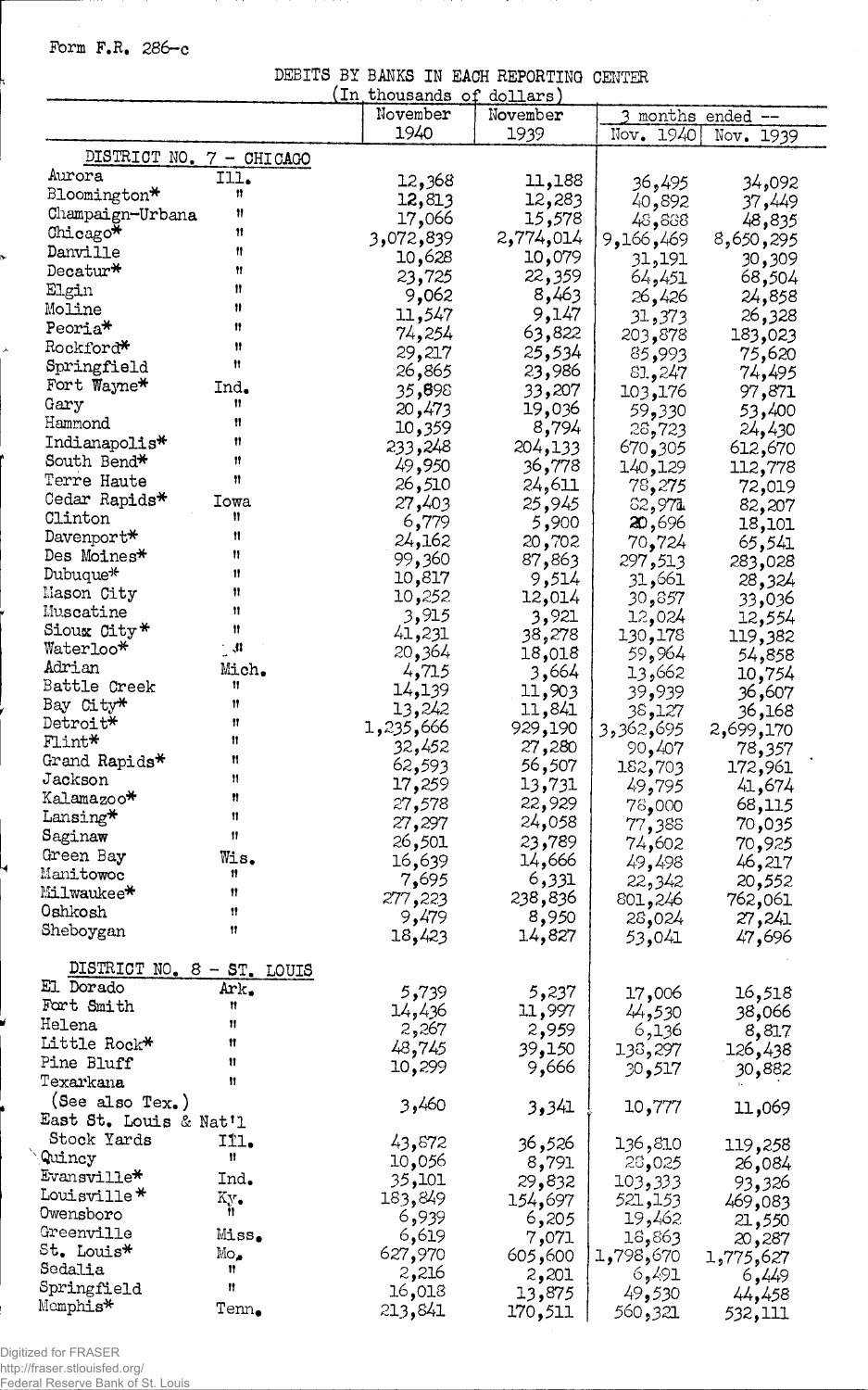**Form F. R. 236—d**

Ý

 $\overline{\phantom{0}}$ 

÷.

### **DEBITS BT BMKS IN EACH REPORTING CENTER (in thousands of dollars)**

|                      |                                | November | November         |                     | $3$ months ended $-$ |
|----------------------|--------------------------------|----------|------------------|---------------------|----------------------|
|                      |                                | 1940     | 1939             | Nov. 1940 Nov. 1939 |                      |
|                      |                                |          |                  |                     |                      |
|                      | DISTRICT NO. $9 -$ MINNEAPOLIS |          |                  |                     |                      |
| Duluth*              | Minn.                          | 086, 56  | 803و56           | 154,700             | 169,051              |
| Minneapolis*         | Ħ                              | 338,265  | 337 <b>,</b> 959 | 631,050,5           | 1,110,140            |
| Red Wing             | n                              | 1,933    | 1,818            | 5,731               | 5,680                |
| $St.$ Paul*          | Ħ                              | 171,361  | 175,369          | 517,339             | 505,329              |
| South St. Paul       | Ħ                              | 34,661   | 28,783           | 98,544              | 89,241               |
| Winona               | Ħ                              | 6,348    | 6,303            | 18,134              | 18,253               |
| Billings*            | Mont.                          | 14,136   | 13,299           | 42,056              | 39,022               |
| Helena*              | 11                             | 12,452   | 12,546           | 37,307              | 38,263               |
| Dickinson            | $N_{\bullet}$ D.               | 1,658    | 2,124            | 5,097               | 6,274                |
| $\text{Fargo*}$      | Ħ                              | 25,778   | 21,245           | 76,420              | 66,340               |
| Grand Forks*         | Ħ                              | 6,162    | 5,432            | 18,912              | 17,323               |
| $J$ ame $st$ o $v.n$ | Ħ                              | 1,873    | 1,699            | 5,886               | 5,411                |
| Minot                | Ħ                              | 5,420    | 4,275            | 16,614              | 13,743               |
| Aberdeen*            | S. D.                          | 5,584    | 5,117            | 17,595              | 15,557               |
| Sioux Falls          | Ħ                              |          | 18,929           |                     | 069, 55              |
| La Crosse            | Wis.                           | 20,157   | 8,848            | 58,573              |                      |
| Superior*            | Ħ                              | 9,873    |                  | 29,707              | 28,058               |
|                      |                                | 4,674    | .4,413           | 14,850              | 14,535               |
|                      | DISTRICT NO. 10 - KANSAS CITY  |          |                  |                     |                      |
| Colorado Springs*    | Colo.                          | 17,594   | 334 <b>,</b> 16  | 44,547              | 49,142               |
| Denver*              | Ħ                              | 170,691  | 163,563          | 500,929             | 508,621              |
| Grand Junction       | Ħ                              | 3,590    | 3,846            | 11,746              | 12,433               |
| Pueblo*              | 11                             | 19,100   | 23,493           | 50,361              | 61,471               |
| Atchison             | Kans.                          | 2,847    | 2,755            | 9,208               | 8,985                |
| Hutchinson           | Ħ                              | 9,670    | 9,680            | 32,480              | 32,456               |
| Independence         | Ħ                              | 2,562    | 2,488            | 7,616               | 7,430                |
| Kansas City*         | Ħ                              | 19,119   | 868, 15          | 51,881              | 47,877               |
| Lawrence             | Ħ                              | 3,489    | 3,362            | 10,372              | 10,789               |
| Pittsburg            | n                              | 3,720    | 3,605            | 11,612              | 10,980               |
| Topeka*              | Ħ                              | 302و16   | 15,571           | 46,658              | 47,507               |
| Wichita*             | Ħ                              | 46,988   | 39,393           | 143,418             | 128,789              |
| Joplin*              | $Mo_{\bullet}$                 | 9,903    | 10,385           | 29,243              | 32,446               |
| Kansas City*         | Ħ                              | 316,830  | 296,917          | 951,919             | 970,502              |
| St. Joseph*          | Ħ                              | 27,915   | 28,054           | 86,564              | 86,729               |
| Fremont              | Neb.                           | 2,895    | 2,420            | 8,499               | 7,679                |
| Lincoln              | Ħ                              | 27,902   | 29,975           | 85,069              | 90,686               |
| Omaha <sup>*</sup>   | 11                             | 153,490  | 140,102          | 460,801             | 449,698              |
| Albuquerque*         | $N$ . $M$ .                    | 20,043   | 18,169           |                     | 51,340               |
| Bartlesville*        | Okla.                          | 23,740   | 33,085           | 57,243              | 94,406               |
| Enid                 | Ħ                              |          | 9,549            | 74,965              | 446و30               |
| Guthrie              | n                              | 9,383    | 1,300            | 29,816              | 4,343                |
| Muskogee*            | Ħ                              | 1,540    |                  | 4,587               |                      |
| Oklahoma City*       | Ħ                              | 8,898    | 7,535            | 386 <b>,</b> 26     | 193ھ 26              |
| Okmulgee             | Ħ                              | 98,685   | 99,238           | 292,142             | 298,412              |
| Tulsa*               | Ħ                              | 2,606    | 2,563            | 7,500               | 7,722                |
|                      |                                | 131,455  | 131,883          | 390 <b>,</b> 397    | 375,861              |
| Casper               | Wyo.<br>11.                    | 7,617    | 7,001            | 22,976              | 21,003               |
| Cheyenne             |                                | 9,781    | 8,188            | 26,927              | 26,189               |